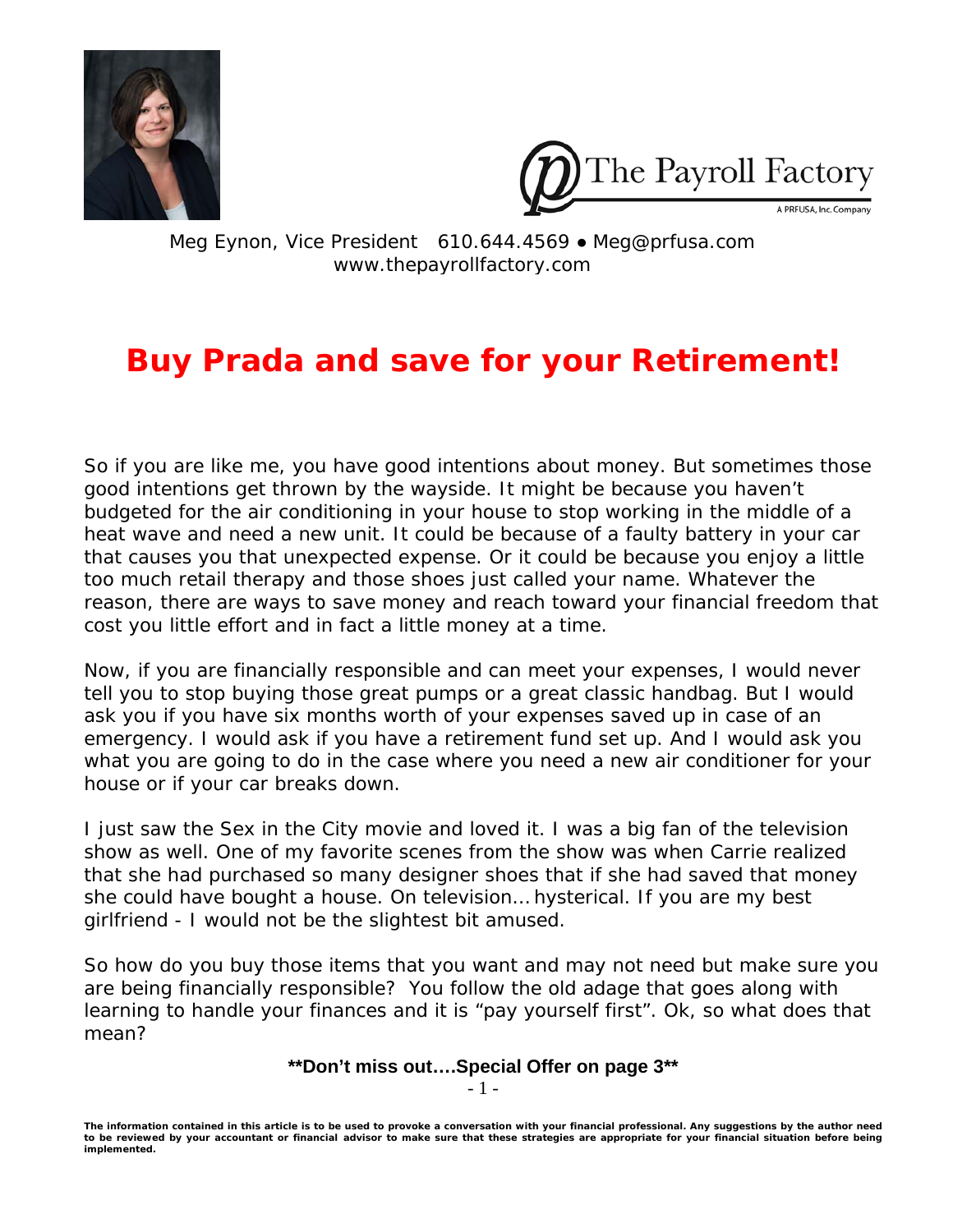The idea of "pay yourself first" is that before you pay your bills each month you would write a check to yourself first. You would need to determine an amount that you can commit to paying yourself every month for at least six months. You would then immediately pay that amount or "bill" to yourself by depositing that amount into a savings account, mutual fund, money market or retirement account. You then go on and pay your other bills as usual.

This is a wonderful and simple way to get you on the right financial track. However, there are two down sides to this way of paying yourself first. One, what do you do when you run short to pay your actual bills? Two, what if you aren't that disciplined to write yourself a check each month and then run to the bank to deposit it?

Either one of these scenarios does not mean you are not a good person or that you couldn't follow through with a simple process. What it might mean is that you have a busy and hectic life between work, shuttling the kids around and other activities you need to attend outside of the home, so adding one more thing to your to do list just might mean one more headache you don't want to think about.

But, what if we could automate this process and you literally had to set this up once and forget about it? Let's talk about that scenario instead.

First, you will need to determine how much money you want to save. Do you already have an emergency fund? If so, does it just need a little extra padding? If it is already funded and the amount is within your comfort level, then do you have a retirement account? These are the questions you will need to answer before you go any further.

Once you determine how much money you want to save you need to determine what time frame you want to save that money in. For example, if you determine that you need to set up an emergency fund, and you are starting from square one with no savings, how fast can you save that money? Or if you are already situated with an emergency fund and want a retirement account set up you will have a lot more time to build that account over a longer time period.

The next step, how often are you paid, or if you are self – employed, how often are you paying yourself?

Now we do some simple math. You want to save **X** dollars, over the course of **X** months and get paid on an **X** frequency. So for example, I want to save \$6000.00 for an emergency fund, I want to save it over a six month period and I get paid weekly. I want to break out the \$6000.00 into a weekly figure for six months. So \$6000.00 divided by 26 (the number of times I get paid in a six month period) equals \$230.77. I want to save \$230.77 a week to meet my goal.

## **\*\*Don't miss out….Special Offer on page 3\*\***

- 2 -

*The information contained in this article is to be used to provoke a conversation with your financial professional. Any suggestions by the author need to be reviewed by your accountant or financial advisor to make sure that these strategies are appropriate for your financial situation before being implemented.*